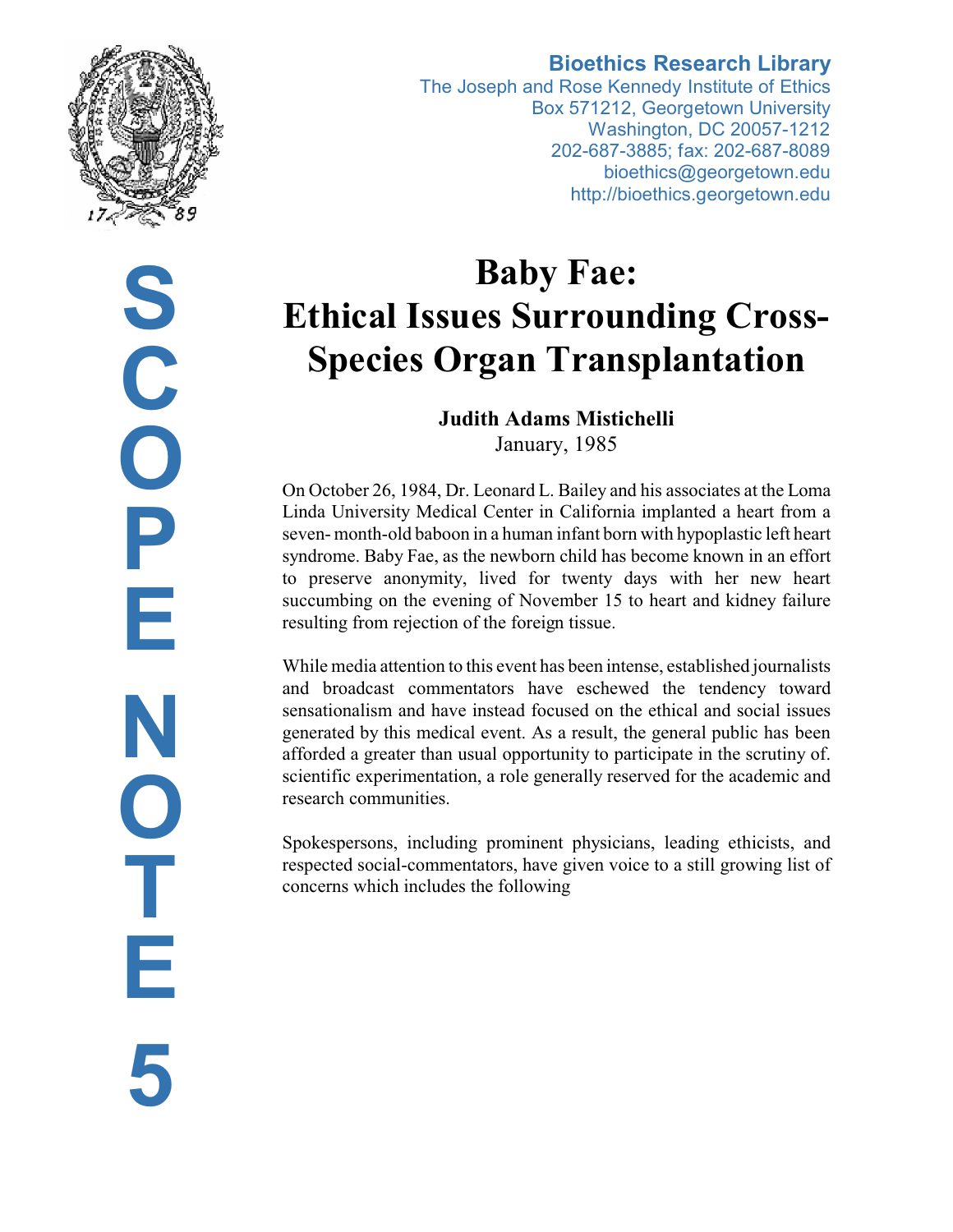The SCOPE NOTE SERIES is intended to present a current overview of issues and viewpoints related to a specific topic in biomedical ethics. It is not designed as a comprehensive review, but rather it offers immediate reference to facts, opinion, and legal precedents (if applicable) for scholars, journalists, medical and legal practitioners, students, and interested laypersons.

- The experimental rather than therapeutic nature of the transplant.
- Doubts that the procedure offered a greater chance of survival than any less radical alternative, such as the surgical treatment developed by Dr. William I. Norwood and performed at the Children's Hospitals in Boston and Philadelphia.
- The lack of prior peer review of the research base for the procedure.
- The quality of life for Baby Fae, in both physical and social contexts.
- The hospital's refusal to release the institution's research protocol as well as the consent forms signed by the parents.
- \* The quality and extent of information provided to the parents regarding other treatment options, the risks of the procedure, and prognosis for their child.
- The confusing nature of the account of the events leading up to the surgery and the occasional misstatements of fact provided to the public by the hospital.
- \* The allocation of substantial economic resources for transplants and artificial organs which benefit relatively few individuals.
- \* The "grandstand" or "adventurist" nature of initially presenting research as a "fait accompli," and the resulting media attention accorded to an institution and physician.
- The adequacy of reliance on internal review procedures for research involving humansubjects when external review policies do not pertain.
- Religious and societal response to the implantation of an animal organ in a human being thus violating the integrity of natural species.

The use and sacrifice of animals in research. Xenografts, or transplants between animals of different species, have been performed with little success for the last twenty years. One of the pioneers in such research involving humans is Dr. Keith Reemtsma who, in 1963, transplanted chimpanzee kidneys into six human patients, one of whom lived as long as nine months. In 1964 James Hardy placed a chimpanzee heart in a 68-year-old man, and in 1977 Christiaan Barnard attempted two such simian-human procedures. These patients lived only hours or days. A search of recent literature in the clinical medicine database, MEDLINE, provides little basis for the hope of success in such ventures. Complications are reported regardingwolf-dog kidney xenografts despite the use of the immune suppressant drug cyclosporin-A, implants of calf-bone for spinal fusion in humans, as well as bovine carotid heterografts utilized for vascular access in humans.

# **RESEARCH INVOLVING HUMAN SUBJECTS**

The federal government has developed and published extensive, regulation. for experimentation involving human subjects with studied attention to problems related to the participation of children and other individuals who lack the capacity for informed consent (see attached bibliography for citations to these regulations). The research on xenografts performed at Loma Linda University has been conducted without the utilization of public funds; therefore, the institution is not legally subject to governmental oversight by the National Institutes of Health (NIH). While the cast of the research and Baby Fae's treatment has not been revealed, hospital officials have declared, that substantial funding has been acquired through staff contributions and support by the Seventh-Day Adventist Church, which sponsors the University. Since Baby Fae's transplant did not involve the use of new drugs or a novel mechanical device, the procedure was also exempt from review by the Food and Drug Administration.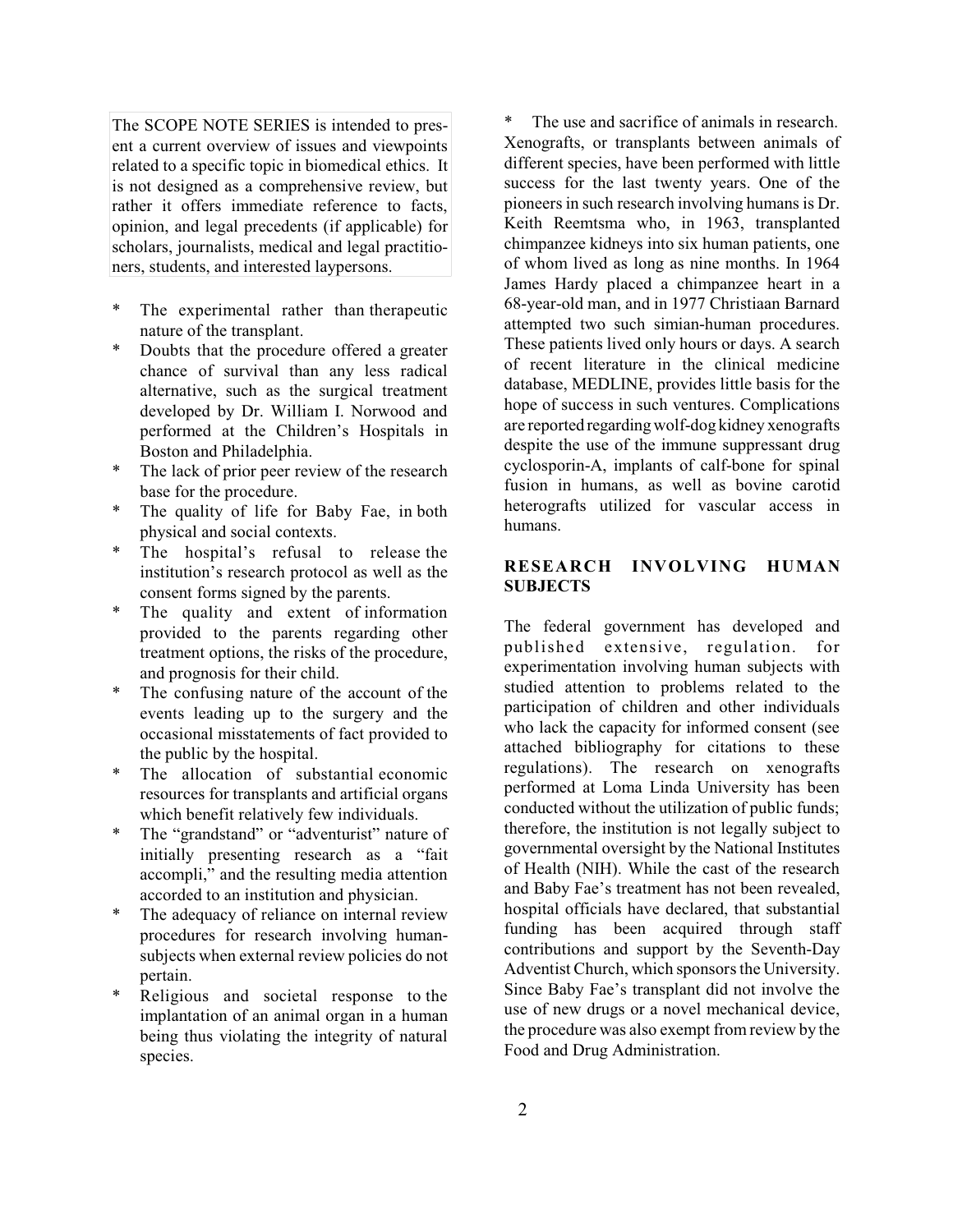Loma Linda University, including its medical complex, does receive federal funds for other research projects. Thus, it has established an internal Institutional Review Board (IRB) which approves research proposals, and the University also houses a Center for Christian Bioethics. Dr. Charles R. McCarthy, Director of NIH's Office of Protection from Research Risks has stated that Loma Linda "made a commitment to follow the same policies and procedures at that institution no matter what the source of funding," and he concluded that "they have procedurally done what is required and exceeded what is required" (Washington Post, 11/18/84, p. A15. Name and title of NIH official printed incorrectly by Post). It has been revealed that Dr. Bailey's request to perform baboon to human heart transplants underwent a review procedure by the Institutional Review Board which lasted fourteen months. The Board's final decision to allow such surgery to be performed came during the week preceding Baby Fae's admittance to Loma Linda University Medical Center.

In an emotional response to the infant's death, Dr. Bailey saluted his tiny patient with the words "Baby Fae has opened new vistas for all." Since he has vowed to continue his research and has been granted permission for several more baboon to human transplants, it has been suggested by several commentators that there is a need for careful discussion in the scientific and policy-making communities regarding whether such experiments should be subject to more than internal review.

An editorial in the Washington Post (11/20/84, p. A14) contends it would be wise to refrain from any further such transplants involving infants at Loma Linda until "knowledge and consensus" has been achieved in the medical community, and until the procedure has proved successful for a "fullyconsenting adult." This comment underlines the special considerations that become evident when experimentation is conducted with children or others, such as the institutionalized mentally infirm, who do not have the ability to achieve informed consent. In an editorial, the journal Nature has summed up Baby Fae's fate with the assertion that "the serious difficulty over the operation . . . is that it may have catered to the researchers' needs first and to the patient's only second" (Nature 312(5990): 88, 8 November 1984). Charles Krauthammer, senior editor of The New Republic, shares this opinion of the procedure stating that for the Loma Linda doctors the motive was the research imperative: "Priority was accorded the claims of the future, of children . . . not yet born." If Baby Fae could have been a consenting volunteer to such research, "the ethical questions would evaporate." As it was, she served as "a conscripted means to a noble end" (Time 24(23): 87-88, 3 December 1984).

Recent government regulations pertaining to protections for children in research impose added responsibilities on Institutional Review Boards depending on the degree of risk and the extent to which the research may benefit the subject. Requirements are also placed on IRBs to monitor the obtaining of permission from parents or guirdians.The regulationsspecifically recommend that "research involving risk should be conducted first on animals and adult humans in order to ascertain the degree of risk" (48 FR 9816). In this context, it must be noted that the rationale for the first experiment, namely that the underdeveloped immune systems, of newborns say at present make them the most appropriate human subjects for xenograft research, seems no longer to be viable.

For Baby Fae., the responsibility for consent for the experimental surgery necessarily was transferred to her parents. In her case, the process of informed consent has been questioned by observers because of the hospital's refusal to release the consent forms signed by the parents, the uncertainty about the efficacy of. the alternative Norwood procedure evident in statements made by Dr. Bailey, and the instability apparent in the parents' financial situation and personal lives which could have increased their vulnerability to manipulation or coercion. In addition, newspaper accounts of the idolization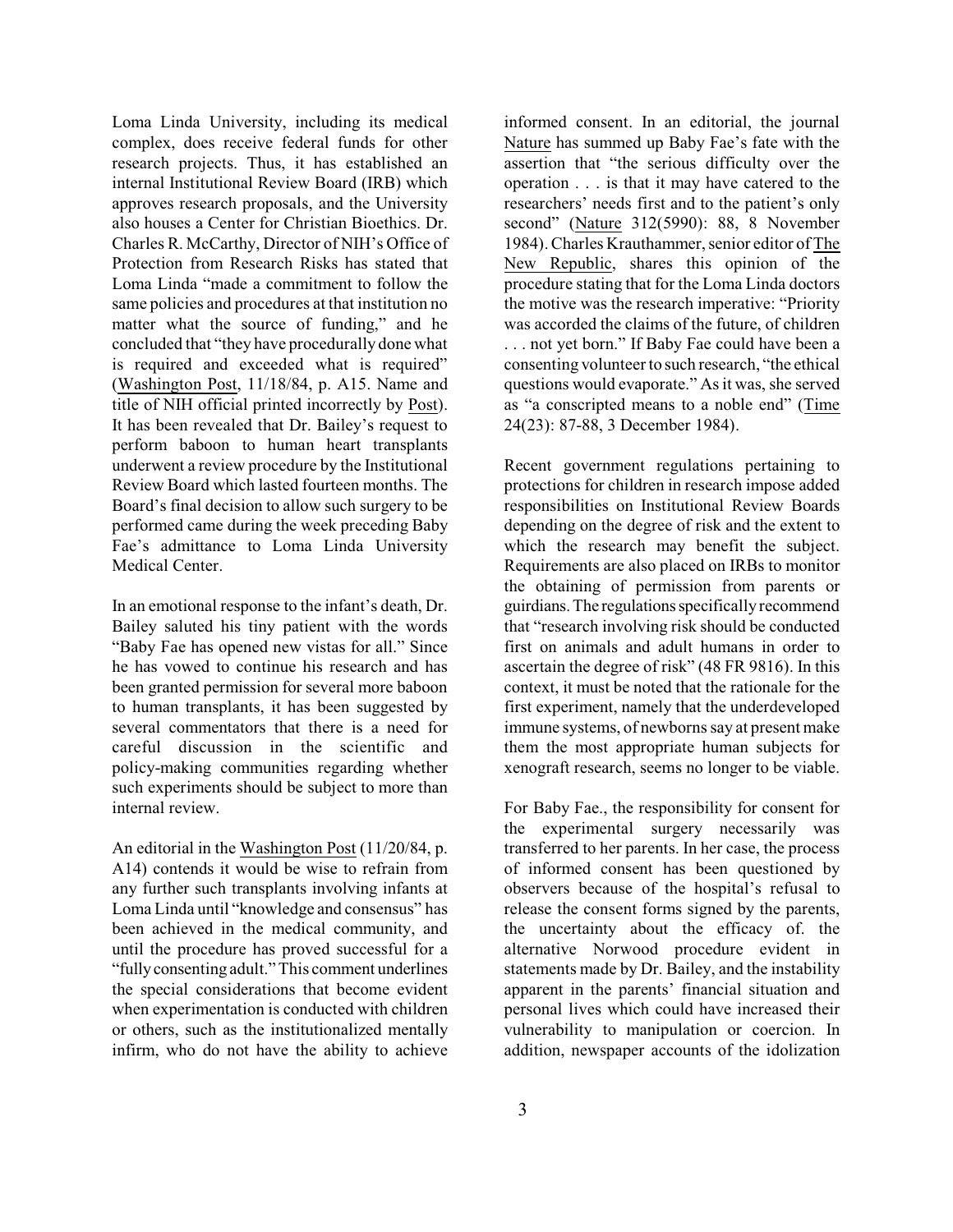accorded Dr. Bailey by the infant's young mother raise concern about excessive paternalism.

The Judicial Council of the American Medical Association has responded to the Baby Fae xenograft experiment and the implantation of an artificial heart into William Schroeder by suggesting the following guidelines for such research:

- Experimental or clinical investigation should be conducted as part of a systematic program under accepted standards of scientific research.
- Physicians conducting such investigations should demonstrate the same concern for people involved as for their patients.
- Voluntary written consent must be obtained from the patient or from a legally authorized representative if the patient lacks capacity for consent. The physician must disclose the use of an experimental procedure, the nature of the procedure, risks and benefits, alternative procedures.
- Adequate safeguards should be provided for the welfare, safety, and comfort of the patient. The medical profession recognizes that the advancement of science must be secondary to primary concern for the individual. The physician must never deny the best possible therapeutic modality in favor of an experimental treatment.
- Physicians should cooperate with the media, with the approval of the patient or patient's lawful representative, to ensure the availability of medical news. However, practices which are designed to create fanfare or sensationalism are not approved.
- The objective disclosure to the media of pertinent information is encouraged. (American Medical News 27(46): 8 14 December 1984.)

#### **RESOURCE ALLOCATION**

In the spirit of Garrett Hardin's concept of "Promethean Ethics," it is necessary to consider

the, long-term consequences of the case of Baby Fae. The growing use of transplanted and artificial organs has exacerbated the necessity forsociety to make critical choices regarding the allocation of economic resources devoted to health care. Several commentators remind us that it is painful to adopt or even contemplate a national policy that would allow some to die, especially cuddly infants who unconsciously invoke tremendous sympathy. However, we will have to ask, sooner or later, as does Barry Vinocur, whether the interests of justice are served by the investing of enormous sums on such approaches as xenografts and the artificial heart which may extend the lives of relatively few individuals while less spectacularly newsworthy programs of potential benefit to large numbers are jeopardized (see Vinocur, New York Times, 11/9/84, p. A30; and Washington Post, 12/1/84, p. A.19).

Our technological wizardry has clearly outpaced our willingness or ability to grapple with social, political, and economic realities. High-tech medicine has engendered a glamorous, extensive industry which is well on its way to becoming, as Langdon Winner would say, "autonomous" since its complexity and degree of integration in social systems take it out of the public's contro1. Winner credibly explains that the massive systems required to support modern technology are no longer guided or molded by the goals of society at large. Instead, their ultimate purpose is insular: self-preservation and stability. (See Autonomous Technology:Technics Out-Of-Control as a Theme in Political Thought. MIT, 1977.)

Hardin and Gerald Winslow both warn of the necessity of triage in the coming era of increased: scarcity of resources. If we, as a humane people in a nation built on democratic principles, prefer to adopt egalitarian rather than utilitarian goals, then we must be prepared to support access to new medical advances for everyone who could potentially benefit from them. In the case of heart replacement by transplantation or artificial device, it has been estimated by the American Council on Transplantation that at present in the U.S. there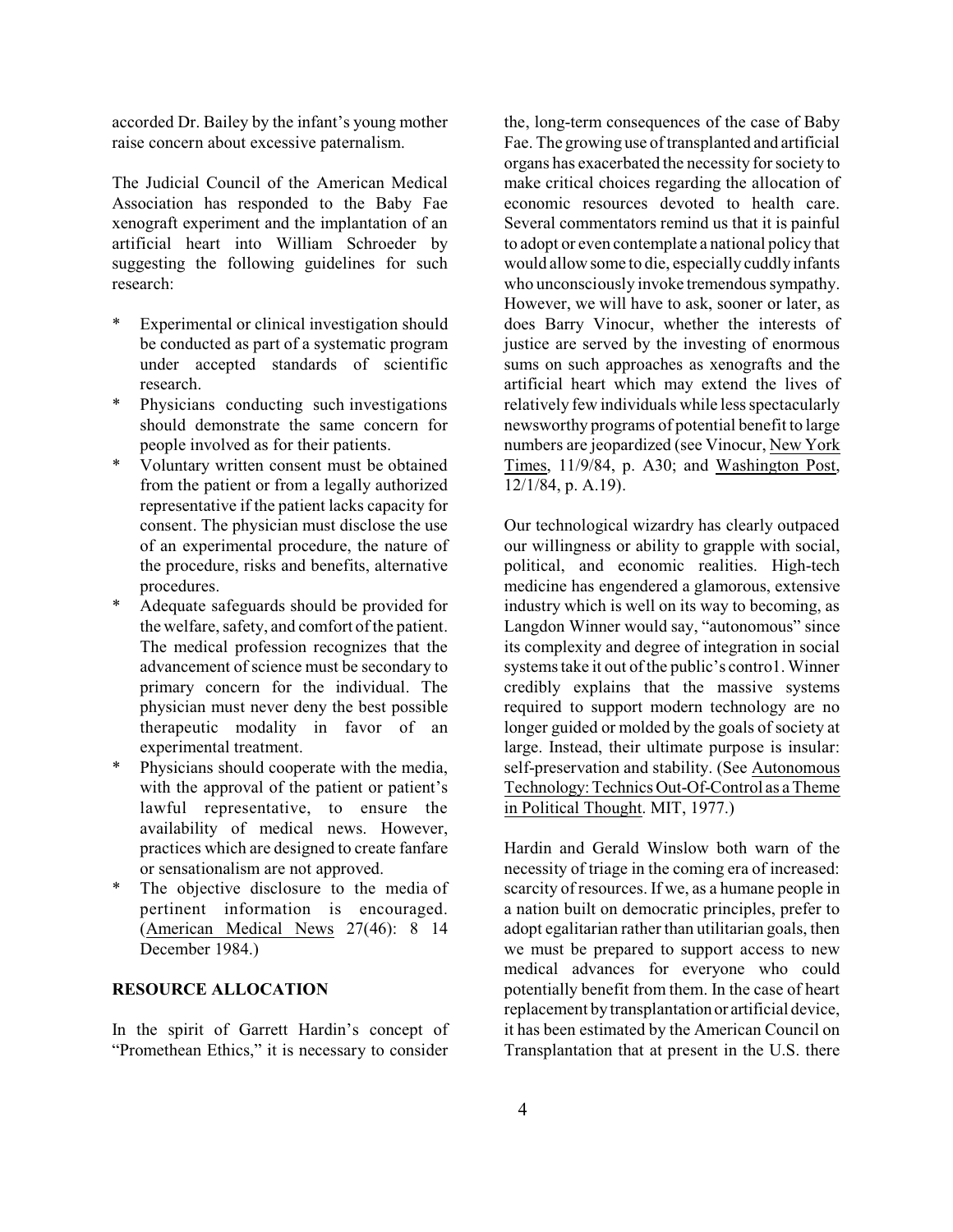are approximately 50,000 candidates who could benefit from these procedures. A conservative estimate of government expense for inclusive, non-selective treatment, at an average per patient cost of \$150,000, is \$7.5 billion annually. The decision of Congress in 1972 to pay for kidney transplants and dialysis for all those requiring such care has set a precedent for universal treatment. Expecting to support approximately 5000 patients at a cost of \$140 million, the Medicare system is now faced with 85,000 patients and a staggering bill of \$2 billion (see Friedrich, Time, 10 December 1984, and Reiss, 1982).

When resources clearly cannot satisfy all needs, justice-based triage is often placed in confrontation with public sentiment. Recently passed legislation which attempts to regularize the procurement and distribution of organs for transplantation, Public Law 98-507, has as its goal a just and efficient system of allocation of these scarce resources. But established policy and ideals of distributive justice fade into the background when television brings us face to face with a big-eyed, bravely smiling child clinging to a precarious life.

## **ANIMAL RIGHTS**

Immediate response to Baby Fae's transplant centered on the criticism generated by antivivisectionists who picketed the Loma Linda University Medical Center. Since most people would agree that animals have certain rights, such as the right not to be subjected to pain, we must deal with the dilemma that necessarily occurs when rights conflict. William Raspberry's commentary, appearing only a few days following the historic operation, cavalierly dismisses the concerns of animal rights advocates with the statement "when it comes down to a clear choice of sacrificing an animal to save a human . . . the choice seems ridiculously easy. Maybe it's nothing more than my pro-human prejudice, but I don't see what all the fuss is about" (Washington Post, 10/31/84, p. A17). As Donald J. Barnes,

Washington Director of the National Anti-Vivisection Society responds, "the 'fuss' is about respect for life and alternatives to violence and inequality" (Washington Post, 11/8/84, p. A26).

In Animal Liberation, Peter Singer finds fault with a complacently accepted pro-human attitude toward other species. He argues that at its root is a "selfish desire to preserve the privileges, of the exploiting group" and he asks us to recognize that our "attitudes to members of other species are a form of prejudice no less objectionable than prejudice about a person's race or sex." (p. xi). During an Interview with American Medical News, Dr. Bailey offers another arguable and thoughtful point of view in his response to animal rights demonstrators outside the medical center. Their "sensitivity," he contends, is "born of a luxurious society. . . . when it gets down to a human living or dying, there shouldn't be any question." (Am. Med News, 11/16/84, p. 18). Most participants in the controversy over the use of animals in research now support the concepts of reduction in number of animals utilized, especially regarding the replication of results, and replacement of animals by use of computer simulation.

# **MAJOR NEWS ACCOUNTS AND EDITORIALS**

(Listed Chronologically)

- Altman, Lawrence K. "**Baboon's heart implanted in infant on coast**." *New York Times*, 10/28/84: 1, 38.
- Altman, Lawrence K. "**Doctors say baby with baboon heart is doing 'remarkably well.'**" *New York Times*, 10/29/84: A15.
- Mathews, Jay. "**Baboon heart transplant in baby defended**." *Washington Post*, 10/29/84: A1, A13.
- Altman, Lawrence K. "**Baby with baboon heart better; surgeons defend the experiment**." *New York Times*, 10/30/84: A1, C3.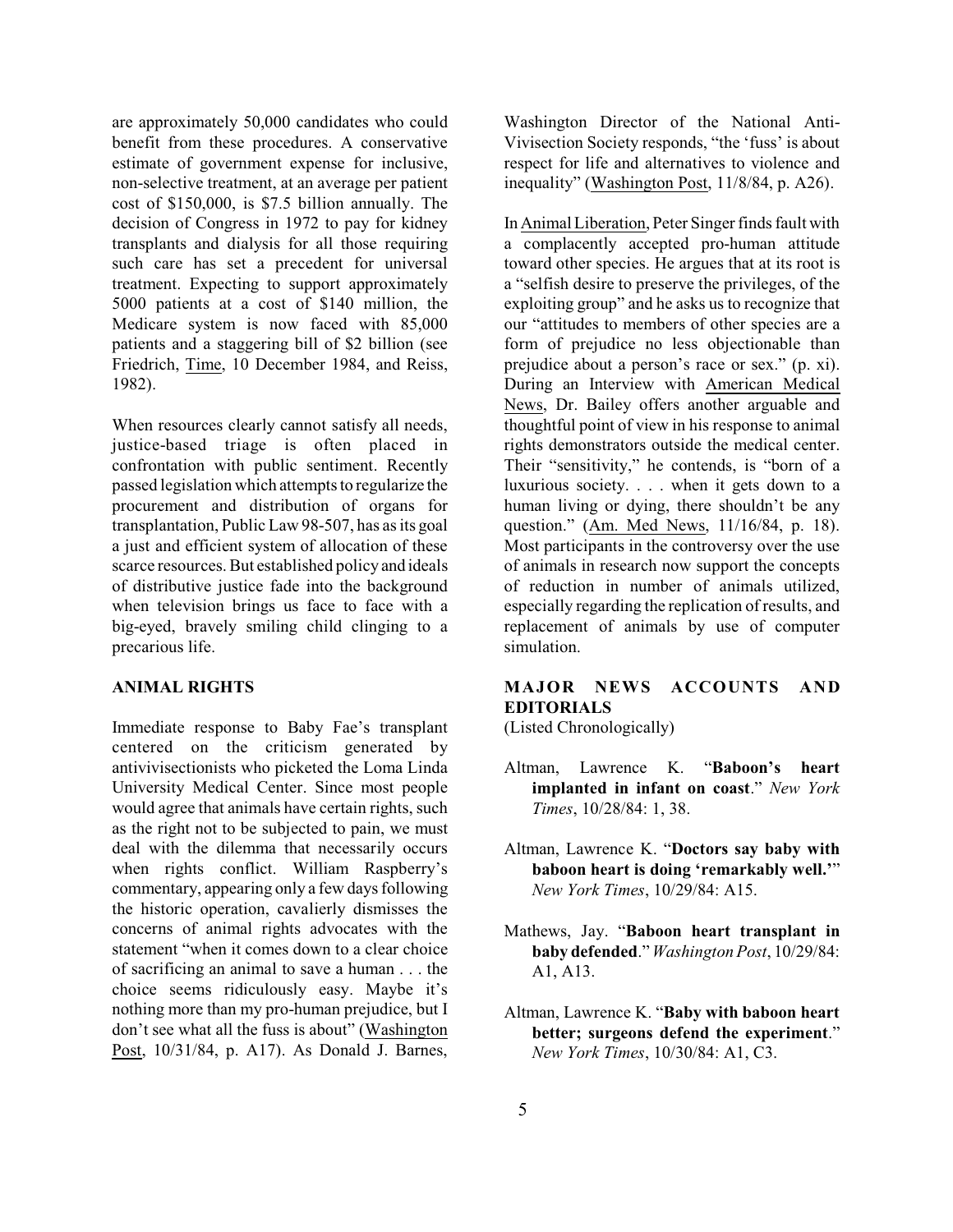- Mathews, Jay. "**Baboon's heart seen as not sole option for baby**." *Washington Post*, 10/30/84: A1, A8.
- Raspberry, William. "**Baby Fae's life**." *Washington Post*, 10/31/84: A17.
- Altman, Lawrence K. "**Confusion surrounds Baby Fae**." *New York Times*, 11/6/84: C1, C11.
- Altman, Lawrence K. "**Baby Fae's mother asks privacy and repeats support of surgery**." *New York Times*, 11/9/84: A1, A23.
- Breo, Dennis L. "**Is 'Baby Fae' transplant worth it? Experts mixed**." *American Medical News* 27(42): 1, 41-43, 9 November 1984.
- Vinocur, Barry. "**Less dramatic remedy for Baby Fae cases**." *New York Times*, 11/9/84: A30.
- Boffey, Philip N. "**Baby Fae appears well after first sign of rejecting baboon heart**." *New York Times*, 11/12/84: B14.
- Clark, Matt, et al. "**A Breakthrough transplant?**" *Newsweek* 104(20): 114-116, 118, 12 November 1984.
- Wallis, Claudia. "**Baby Fae stuns the world**." *Time* 124(20): 70-72, 12 November 1984.
- Altman, Lawrence K. "**Survival record is set by heart-implant baby**." *New York Times*, 11/13/84: A18.
- Altman, Lawrence K. "**Baby Fae put back on respirator: heart and kidneys begin to fail**." *New York Times*, 11/14/84: A1, A23.
- Preston, Thomas A. "**Baby Fae: the ethics of medical adventurism**." *Washington Post*, 11/14/84: D7.
- Altman Lawrence K. "**Baby Fae rallying with two new drugs**." *New York Times*, 11/15/84: A27.
- Altman, Lawrence K. "**Two reports give new details on baboon heart decision**." *New York Times*, 11/16/84: A14.
- Breo, Dennis L. "**Interview with Baby Fae's surgeon: therapeutic intent was topmost**." *American Medical News* 27(43): 1, 13-19, 16 November 1984.
- Dolan, Maura. "**Baby Fae's mother: on a seesaw of optimism and fright**." *Washington Post*, 11/16/84: A3.
- Altman, Lawrence K. "**Baby Fae dies, but doctor sees gain for science**." *New York Times*, 11/17/84: 1, 9.
- "**The Life and death of Baby Fae**." *New York Times*, 11/17/84: 22.
- Mathews, Jay. "**Surgeon hails infant's legacy**." *Washington Post*, 11/17/84: A1, A5.

Russell, Cristine, and Rensberger, Boyce. "**Baby Fae case leaves tremors: heart specialists find fault with transplants**." *Washington Post*, 11/17/84: A1, A4.

Altman, LawrenceK. "**Learning from Baby Fae: few answers and many questions result from baboon-to-human heart transplant**." *New York Times*, 11/18/84: 1, 30.

Russell, Cristine. "**Lack of scrutiny fueled Baby Fae controversy**." *Washington Post*, 11/18/84: A15.

Altman, Lawrence K. "**A Deadly battle between medicine and the power of the body**." *New York Times*, 11/20/84: C2.

"**Baby Fae**." *Washington Post*, 11/20/84: A14.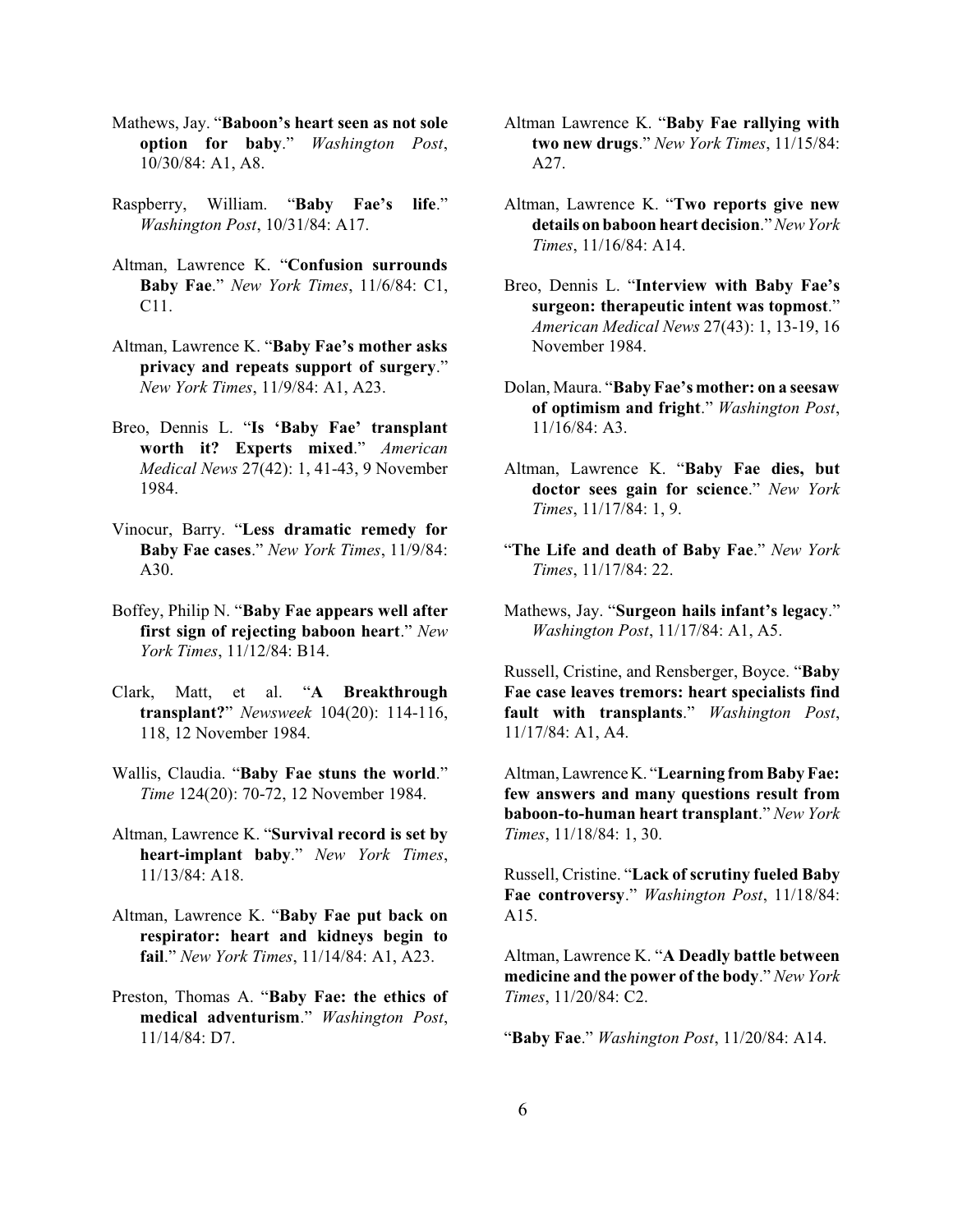Boffey, Philip K. "**Medicine under scrutiny: Baby Fae case underscores new pressure on researchers at the frontiers of science**." *New York Times*, 11/20/84: A1, C2.

Dart, John. "**The Adventists and Baby Fae**." *Washington Post*, 11/24/84: C10.

Goodman, Ellen. "**No more Baby Faes**." *Washington Post*, 11/24/84: A19.

Adler, Jerry; Huck, Janet; and McAlevey, Peter. "**Baby Fae's heart gives out**." *Newsweek* 104(23): 94, 26 November 1984.

"**Baboon heart transplant stirs professional debate over efficacy**." *Medical World News* 25(22): 6-7, 26 November 1984.

Wallis, Claudia. "**Baby Fae loses her battle**." *Time* 124(22): 88-89, 26 November 1984.

Losman, Jacques G. "**The Research road to Baby Fae and beyond**." *New York Times*, 11/27/84: A30.

Redfern, Martin. "**Why Baby Fae never stood a chance**." *New Scientist* 104(1432): 7, 29 November 1984.

Vinocur, Barry (incorrectly printed as Vanocur). "**Baby Fae: a double standard and a needed investigation**." *Washington Post*, 12/1/84: A19.

Yoder, Edwin M., Jr. **"Life-and-death spectaculars**." *Washington Post* 12/2/84: D7.

Breo, Dennis. "**Medical team thinks Baby Fae procedure will help save lives**." *American Medical News* 27(48): 8, 7 December 1984.

Altman, Lawrence K. "**Two A.M.A. officials deplore publicity in heart surgery experiments**." *New York Times*, 12/6/84: A18.

"**Judicial Council offers new research guidelines**." *American Medical News* 27 (46): 8,

14 December 1984.

#### **LEGISLATION AND REGULATIONS**

U. S. Congress. House. Committee on Energy and Commerce. Subcommittee on Health and the Environment. **NATIONAL ORGAN TRANS-PLANT ACT**. Washington, D.C.: Government Printing Office, 1984. Serial, no. 98-70.

Hearings to consider proposed legislation, the National Organ Transplant Act. Among witnesses and those presenting statements are Albert Gore; Oscar Salvatierra, President of the American Society of Transplant Surgeons; Jeffrey Prottas, Senior Research Associate of the Health Policy Center at Brandeis University; James Young, Director of Medical Affairs, Blue Cross-Blue Shield; several transplant surgeons; and transplant recipients and family members. A study authored by Lisa Potetz of the Congressional Budget Office, titled "PotentialCosts of Organ Transplant Options," is also reprinted.

**NATIONAL ORGAN TRANSPLANT ACT**. Public Law 98-507. 1984.

Monies are made available for the planning, establishment, and operation of regional organ procurement organizations. The functions of such non-profit organizations are to identify potential organ donors and communicate information to hospitals in each service area; conduct education efforts to acquire organs and tissues from potential donors; arrange for acquisition, preservation, and tissue typing of donated organs; establish criteria for allocation of donated organs among transplant centers. Each organization must have a Board of Directors composed of members representing hospital administrators, neurosurgeons or neurologists, nurses, tissue. banks, and the general public. The legislation also mandates the establishment of a United States Transplantation Network which will oversee the functions of regional procurement organizations, maintain a national registry of individuals needing organs, provide a computerized system for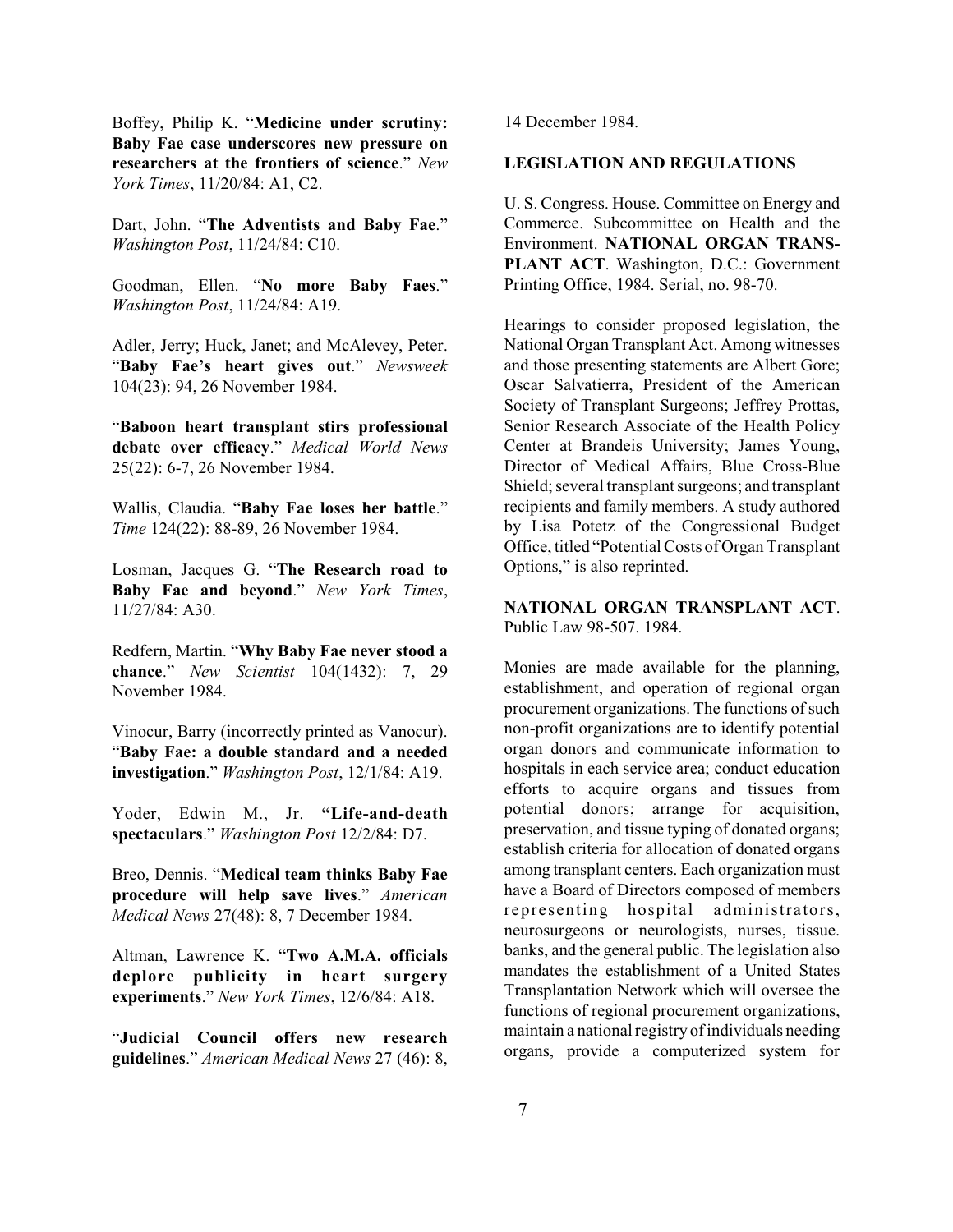matching organs and individuals, staff a round-the-clock telephone service to facilitate organ matching, facilitate matching donors and recipients by distributing blood sera from individuals in the registry, establish standards and coordinate transportation of donated organs. An advisory council will prepare comprehensive analyses of the medical, ethical, legal, economic, and social issues presented by organ procurement and transplantation. The fifteen member council will include six physicians; two non-physicians representing the field of human organ procurement; four experts from the fields of law, ethics, theology, health care financing and the social and behavioral sciences; three members of the general public. The purchasing of organs is prohibited.

U. S. National Commission for the Protection of Human Subjects of Biomedical and Behavioral Research. **RESEARCH INVOLVING CHILDREN: REPORT AND RECOM-MENDATIONS,ANDAPPENDIX**.Washington D.C.: Government Printing Office, 1977. DHEW Publications Nos. (OS)77-0004 and (OS)77-0005. 2 vols.

The Commission presents recommendations which delineate the roles of Institutional Review Boards, as well as stipulate the necessity of prior research on animals and older children, the protection of privacy, equitable subject selection, adequate provision for informed consent of subjects and parents, the weighing of benefit against risk when procedures involve more than minimal risk, the involvement of a parent or guardian in the research, restrictions on inclusion of children who are wards of the state. The report also provides legal and ethical discussions, reviews of the necessity for and extent of research involving children, along with a survey of institutional review and consent procedures. The extensive appendix volume reprints papers and reports reviewed by the Commission, including a legal analysis of consent for experimentation on children, reports of the National Minority Conference on Human Experimentation, a lengthy

report on a survey of research investigators, and regulations and guidelines for research with children from HEW the British Medical Research Council, Society for Research in Child Development, American Academy of Pediatrics.

U. S. President's Commission for the Study of Ethical Problems in Medicine and Biomedical and Behavioral Research. IMPLEMENTING HUMAN RESEARCH REGULATIONS: THE ADEQUACY AND UNIFORMITY OF FED-ERAL RULES AND OF THEIR IMPLEMENT-ATION. Washington, D.C.: Government Printing Office, 1983.

The second biennial report of the Commission on the adequacy of federal regulations and policies forthe protection of human subjects of biomedical and behavioral research addresses the problem of evaluating the performance of Institutional Review Boards which oversee local research activities and attempt to insure adherence to federal policies. The procedure for assessing the effectiveness of an institution's IRB by site visit is presented in detail with attention to IRB composition, administrative support, efficiency, performance. Recommendations for improvements in federal regulations for the protection of research subjects center on the reestablishment of an Ethics Advisory Board within HHS, clarification of certain requirements particularly the meaning of "IRB review," establishment of a uniform system for the implementation of federal rules within a single office. Policy statements on the proper conduct of research developed by the American Association of Medical Colleges and Yale University are reprinted.

"**Protection of Human Subjects**." *CODE OF FEDERAL REGULATIONS*, Title 45, Part 46: 98-117, 1984.

Regulations apply to allresearch involving human subjects conducted by the Department of Health and Human Services or funded in whole or part by a government grant, contract, cooperative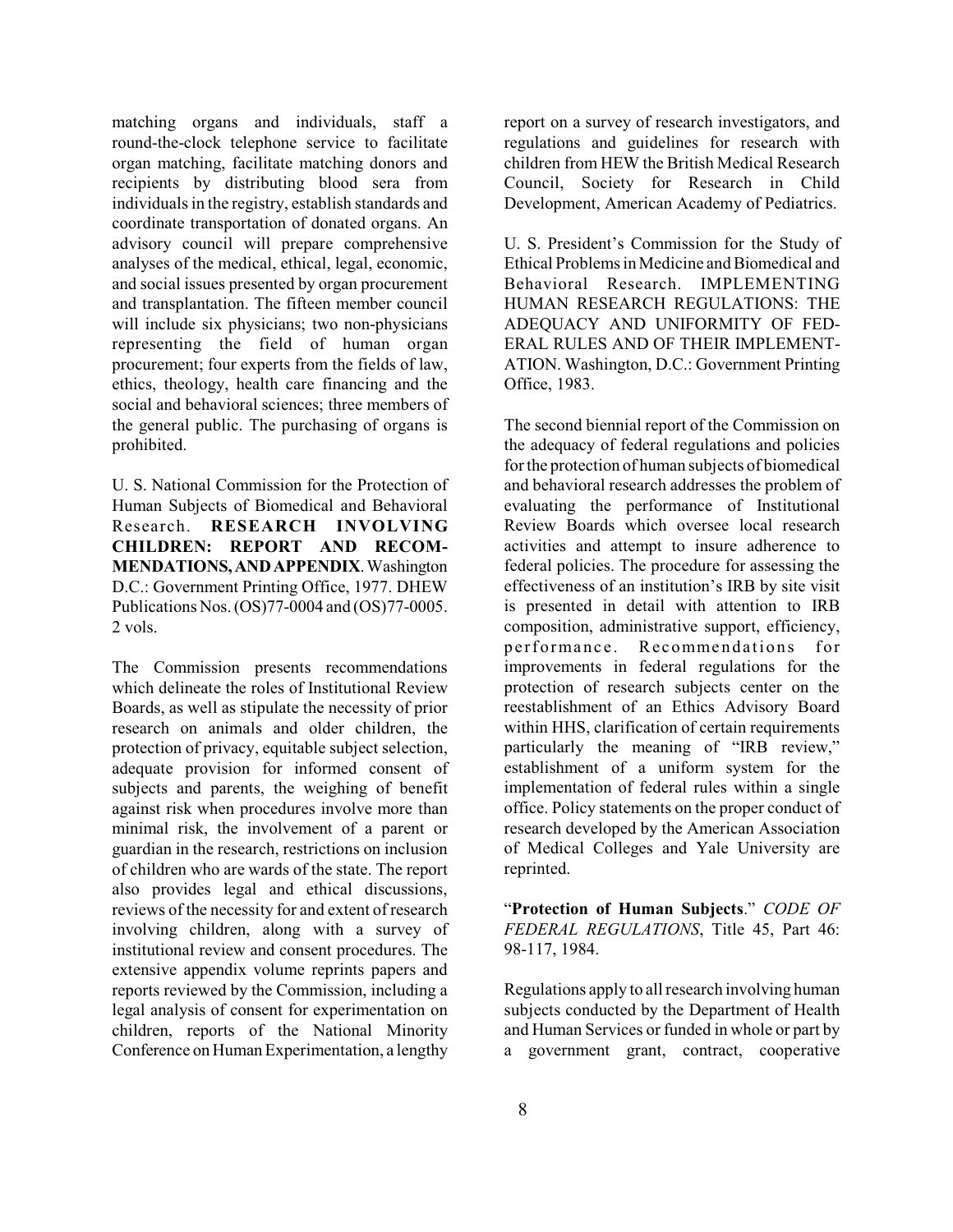agreement, or fellowship. Guidelines for the establishment of Institutional Review Boards are presented with attention to membership, functions, and procedures forreview and approval of proposed research. Requirements for "legally effective" informed consent are prescribed. Additional protections for research involving specific groups including fetuses, pregnant women, prisoners, and children are delineated. In regard to children, HHS limits funding to research involving only minimum risk, or research which presents direct benefit to individual subjects, or presents an opportunity to alleviate a "serious problem affecting the health or welfare of children." Specific requirements for informed, consent by parents or guardians are provided.

### **BABY FAE,ORGAN TRANSPLANT-ATION, AND RESOURCE ALLOCATION**

"**Celebrity Surgery**." *NEW REPUBLIC* 191(25): 6, 42,17 December 1984.

Media "hype" has become central to medicine. The baboon transplant and William Schroeder's artificial heart implant are considered to be what Daniel Boorstin calls "pseudo-events." They exist "only for the purpose of being publicized." The \$35 million Humana, Inc. has pledged for their artificial heart project, and the \$1 million cost (as estimated by this author) of the research and Baby Fae's transplant at Loma Linda are willingly spent because the publicity is valued. Media attention plays a central role in the allocation of donor organs with publicity often determining who will live and who will die. While one concern of ethicists about the Baby Fae case is that other therapeutic options were not offered for consideration to the parents, realistically, the real option for Baby Fae, until the Loma Linda team came along, was the "conventional therapy . . . to place the babies in a corner and let them die." "Celebrity" patients participate in a process that is "more religious than medical." It is a public sacrament designed to celebrate our society's respect for the value of human life. This noble premise, however, is false and hinders the

development of sensible social policy.

Fox, Renee C., and Swazey, Judith P. **THE COURAGE TO FAIL: A SOCIAL VIEW OF ORGAN TRANSPLANTS AND DIALYSIS**. 2nd ed. Chicago: University of Chicago Press, 1978.

Working together at the Harvard University Program on Technology and Society, Fox, a sociologist, and Swazey, a biologist and historian of science, produce an examination, of the "medical, ethical, and social implications of the 'de- mocratization of dialysis,'" and also a conceptual analysis of "the process of therapeutic innovation" with emphasis on cultural ramifications. Focusingon the research physicians engaged in these biomedical innovations, the authors spent extensive periods of time at major transplantation and dialysis centers observing surgical procedures, out-patient clinics, medical team conferences, and research laboratories in addition to conducting interviews with patients and families, and with members of transplant teams. Emerging themes are the dynamics of the gift-exchange relationship including the gatekeeping role of the medical team that decides who will receive treatment; as well as the problems of uncertainty inherent in therapeutic innovation. Case studies of Houston's artificial heart program and Seattle's dialysis treatment center assist in the construction of a sociological portrait of the transplant surgeon which exemplifies the "courage to fail" ethos of such physicians, and exhibit the complexity end seriousness of the resource allocation issue. Seattle's adoption of "social worth" criteria for treatment selection is carefully considered. The text demonstrates that these medical innovations are both causing reformulations of societal value systems and are themselves shaped by the culture surrounding them.

Friedrich, Otto. "**One Miracle, Many Doubts: A Feat of Heart Surgery Sharpens the Debate Over Benefits and Costs**." *TIME* 124(24): 70-73, 77, 10 December 1984.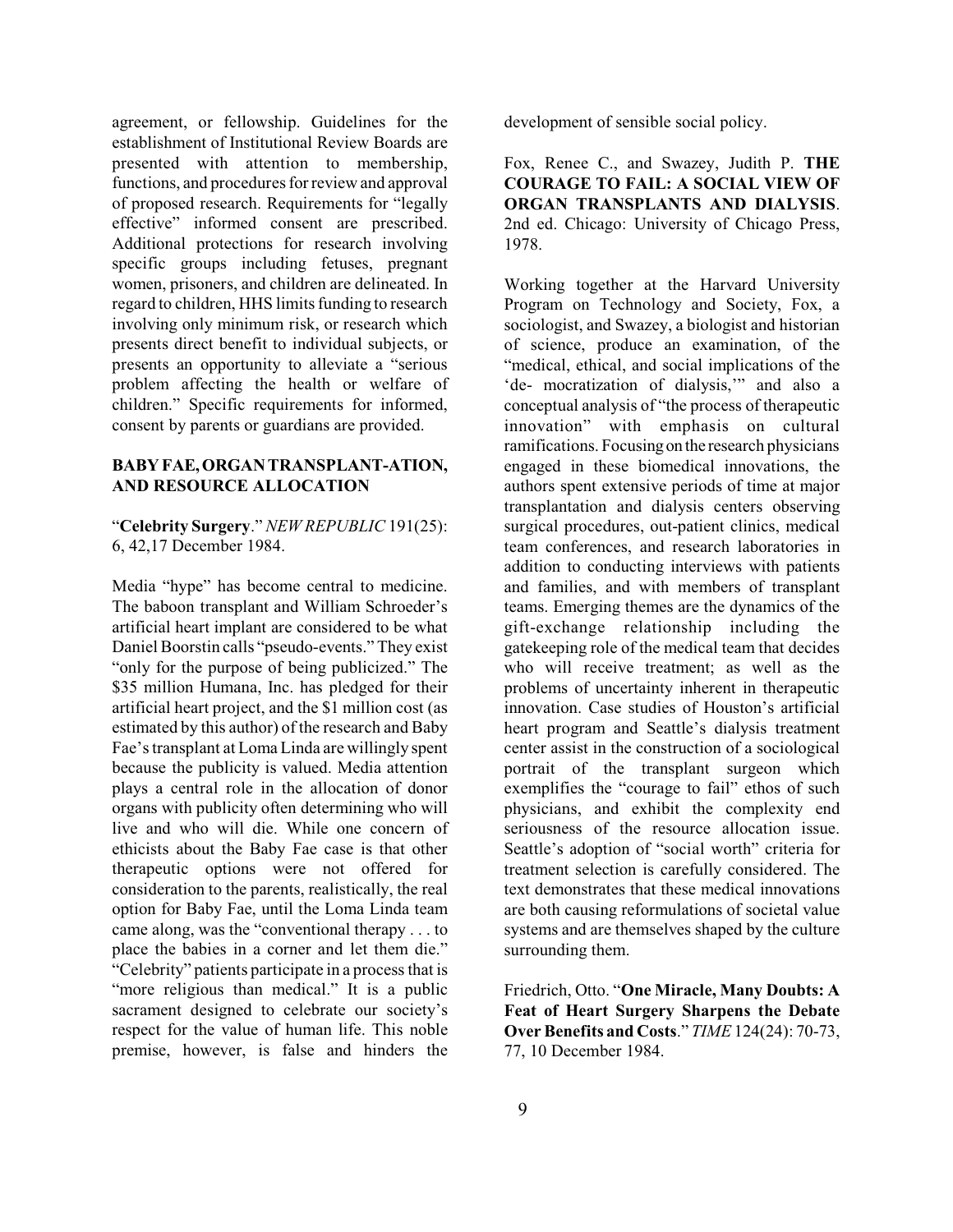In light of the second implantation of an artificial heart and the increase in organ transplantations, many medical experts are beginning to voice doubts about the "course of high-technology medicine, doubts about cost, ethics, efficiency and simple justice." The cost of such medicine is staggering: \$100,000-200,000 for heart transplants, \$20,000 a year for a kidney patient on dialysis. Congress's decision to pay for kidney transplants and dialysis for all who need them has resulted in a cost of \$2 billion for 82,000 patients. It has been estimated that at least 50,000 people could benefit from artificial or transplanted hearts. At an average cost of \$150,000 per operation, the cost of merely initial treatment is conservatively estimated at \$7.5 billion annually. In a trillion-dollar economy, such costs are feasible, representing only 3 percent of the budget deficit or the price of three Trident submarines. The question, however, is how resources for medicine should be allocated. Observers have recognized that ourspending of \$1 billion every day on health care has not generally improved the health of the citizenry or extended the life span. Instead the expenditures have created a large industry. Health care for the poor and preventive medicine, which would greatly improve the lives of thousands, receives little funding while priority is given to experiments on individuals. Since demand exceeds resources in high-technology medicine, rationing or triage is now commonly practiced. Few scientists see any retreat from high-tech medicine since its "glamour attracts talent, money and publicity," and since spin-offs from such research will continue to be invaluable.

Govovitz, Samuel. "**Will We Still Be 'Human'If We Have Engineered Genes and Animal Organs?**" *WASHINGTON POST*, 9 December 1984: C1, C4.

In an attempt to explore the boundaries of possible biological futures for man, Gorovitz constructs two hypothetical cases involving transplantation of animal parts to humans and the modification of "germlines" through genetic engineering. He rejects the "slippery slope" approach which

argues that once first steps are allowed, placing limitations will be arbitrary and controversial. Instead, reliance rests on "our capacity to exercise judgment." In regard to the use of animal parts in humans, we agree that certain procedures are unproblematic, such as the utilization of pig heart valves. Our actions are guided by the realization that we would respond in a "fundamentally different way" to a body visibly constructed of parts of other animals since "participation in the human social order is deeply rooted in having a human body." Gorovitz believes we will resist victimizing others by "increasing their separation from their fellow human beings, thus diminishing their humanity." We can proceed with interspecies transplants and gene transfer because we can and will "exercise discretion, change direction, and say 'this is far enough.'"

"**Grandstand Medicine**." *NATURE* 312(5990): 88, 8 November 1984.

The "serious difficulty" of the baboon heart transplant operation is stated to be its catering to "the researchers' needs first and the patient's only second." Fault is found with the failure to search for a suitable human heart, and the highly experimental status of the procedure. Loma Linda Medical Center is called on to release protocols for the operation and consent forms signed by Baby Fae's parents. Since more such transplants have been approved, the hospital and personnel have "an obligation to the scientific community if not to the public as a whole" to provide reassurance as to the viability of the procedure and the information provided to parents. "Otherwise suspicions will arise that its researchers are playing to the grandstands."

Hardin, Garrett J. **PROMETHEAN ETHICS: LIVING WITH DEATH, COMPETITION AND TRIAGE**. Seattle: University of Washington. Press, 1980.

The name Prometheus means "fore-thinker," thus a Promethean perspective on ethics weighs present actions against potential future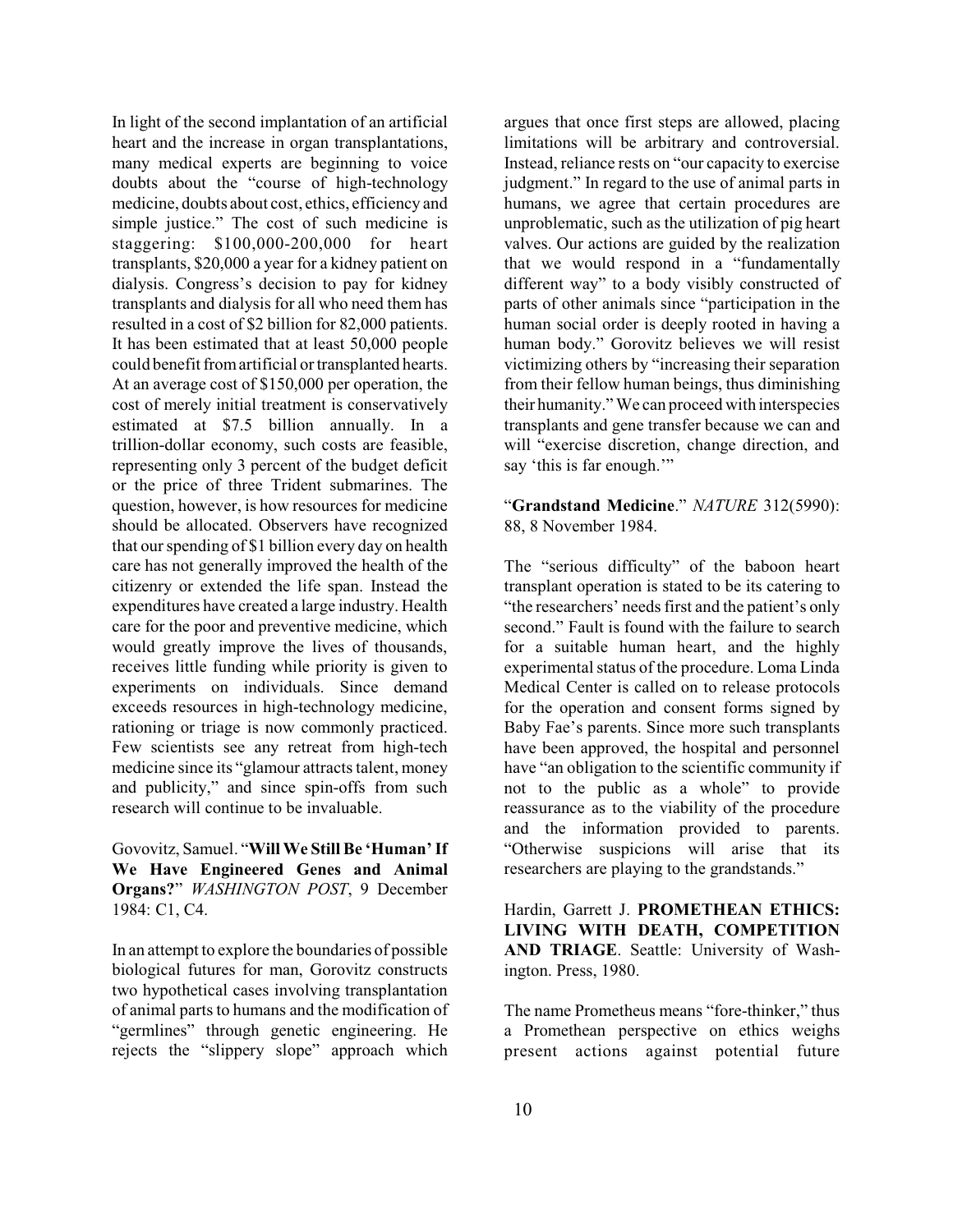consequences. Always, the ecologist's question, "And then what?" must be posed. To illustrate this approach to ethics, Hardin considers three topics that are often shunned in our culture: death, competition, and triage. With the premise that there can be an excess of a good thing, Hardin concludes that there must be limits on research aimed at staving off death at any cost. Death, Hardin contends, "will always fulfill an important, even essential, role in human society." Physicians have generally been unwilling to think rationally about death, and their bias toward life forces prolonged dying on their patients rather than a quick death. The purpose of triage, from the French "sort" or "choose," is to maximize the number of lives saved when resources are scarce. The word, however, is perceived to be negative because of the implied abandonment of the unchosen. The appearance of compassion is stimulated by injudicious rescue efforts which cannot stand the test of the Promethean question "And thenwhat?" The compassionate Promethean renounces some present good for the sake of the future.

Iglehart, John K. "**Transplantation: The Problem of Limited Resources**." *NEW ENGLAND JOURNAL OF MEDICINE* 309(2): 123-128, 14 July 1983.

A Congressional inquiry launched byAlbertGore, uncovered dilemmas facing policy makers surrounding the availability of organs and the cost of transplantation procedures. Such questions as "Who shall live?" "Who shall pay?" and "Who shall decide?" raise social, economic, medical, political, and ethical questions in a humanitarian society where resources are limited. Hearings underscored the need to develop a mere rational organ procurement system and an adequate mechanism to evaluate emerging technologies. The shortage of organs will be exacerbated by improvements in medical techniques and the use of the new drug, cyclosporin, which suppresses rejection of foreign tissue. Experts agreed that many transplantation procedures are no longer experimental but are still classified as such by

third-party payers as an excuse for not financing such operations. Dr. Norman Shumway described heart transplantation as a "proven therapeutic intervention with a five-year survival rate of at least 50 percent." Media attention appears to substantially influence resource allocation priorities. Publicity has given more urgency to liver transplants required by a few individuals than to the mere widespread need for donor kidneys. Although the Surgeon General recommended that the federal government participate but not assume a "leadership position" in the procurement process, Gore's report will recommend a strong federal role in a "cohesive national program."

**JUSTICE AND HEALTH CARE**. Edited by Earl E. Shelp. Dordrecht, Holland: D. Reidel 1981.

The collection of fifteen essays by eminent scholars critically examines the issues surrounding the allocation of healthcare resources. The volume opens with conceptual and historical analyses of theories of justice, including Allen Buchanan's review of utilitarianism, libertarianism, and Rawls's "Justice as Fairness." Eric Cassell opens the second section devoted to micro-allocation issues on a pragmatic note by arguing that abstract theories of justice are not appropriate as a basis for decision making at the bedside. He finds concepts of love, compassion, and mercy to be more adequate guideposts for treatment decisions. Other essays provide considerations of justice in programs for prenatal care, care of defective infants, and the dying patient. The most extensive section, that devoted to macro-allocation, includes James Childress's discussion of priorities in health care in which he finds that current emphasis favors rescue or crisis medicine rather than preventive care. Karen Lebacqz sees the concern of justice to be as important an element in selection of subjects for research as informed consent and risk-benefit ratio.

Katz, Jay, and Capron, Alexander Morgan.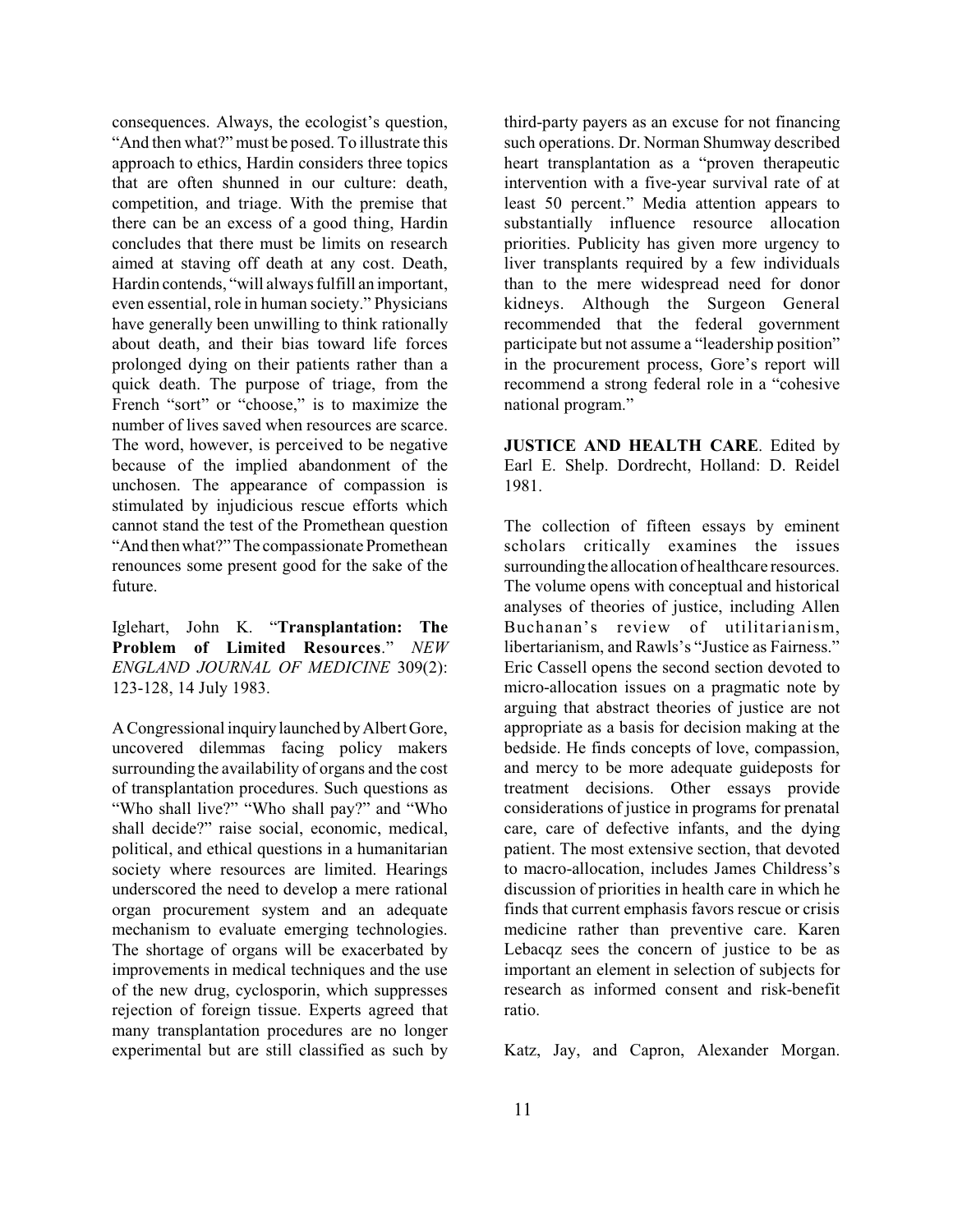# **CATASTROPHIC DISEASES: WHO DEC-IDES WHAT? A PSYCHOSOCIAL AND LEGAL ANALYSIS OF THE PROBLEMS POSED BY HEMODIALYSIS AND ORGAN TRANSPLANTATION**. New York: Russell Sage, 1975.

Guided by the question "Who should have the authority to make the decisions which have such far-reaching consequences for those affected by catastrophic diseases and for society as a whole?" Katz and Capron identify the problems raised by such diseases, specifically kidney and heart failure, and construct a detailed model for assessment of the issues, formulation of policy, and oversight of major medical interventions. Since decisions regarding treatment of these diseases exemplify the "tragic choices" necessitated by scarce resources and the fact that all victims cannot be saved, the authors advocate an open decisionmaking process which includes voices from outside the biomedical establishment at the formulation and review stages, while administration ofresearch and therapy is placed in the hands of professionals in the field. A review of innovative treatments for heart and kidney diseases, which explores the goals and values served by a commitment to treat these diseases, is followed by attention to the authority and decisionmaking capacity of the participants patients, families, physician-investigators, institutional review boards, and government agencies. The work then turns to a recommended framework for development of regulations to govern investigation and treatment with attention to resource allocation decisions, donor selection, administration at local and national levels, and review through scientific publication, professional bodies, and the courts.

Krauthammer, Charles. "**The Using of Baby Fae**." *TIME* 24(23): 87-88, 1984.

While the case of Baby Fae brought out defenders of beast, the integrity of man, and the right of the press to information, Krauthammer asks "Who was defending Baby Fae?" The motive for the procedure is considered to have been the "research imperative" rather than the "therapeutic imperative." Baby Fae was a means to a "noble end . . . priority was accorded to the claims of the future, of children not yet stricken, not yet even born." The Nuremberg Code on human experimentation prohibits the participation of subjects without their consent. Baby Fae could not give consent and whether her parents were truly informed of the prognosis, risks, and treatment options is open to question. A society that grants the future some claims gives a "moral imperative" to some research on non-consenting children. As Paul Ramsey argues, those involved must "sin bravely." In this case, bravery was "fatuously ascribed to Baby Fae," an infant as incapable of bravery as awareness of her role.

Levine, Carol; Randal, Judith; Christopherson Lois K.; and Caplan Arthur L. "**'To Mend the Heart': Ethics and High Technology**." *HASTINGS CENTER REPORT* 12(1): 13-24, February 1982.

Articles on coronary artery bypass surgery, heart transplants, and the artificial heart pose issues of equity of access, just allocation of health care resources, efficacy of treatment, and the distinction between research and therapy. Randal considers factors which may influence the patient population for bypass surgery which is predominantly middle-class, white and male. This skewing raises serious questions of equity. She explains that this type of surgery is collectively the most costly procedure performed in this country and the condition it treats could often be avoided or managed by changes in life style. The patient selection criteria used for heart transplants at Stanford University is examined by Christopherson. She questions whether it is fair to restrict treatment to those who have the greatest probability of survival or to those with strong family support. At present, another implicit criterion is the ability to pay. However, "societal indignation over economic barriers to health care has not been matched by willingness to assume the costs for those who are otherwise excluded."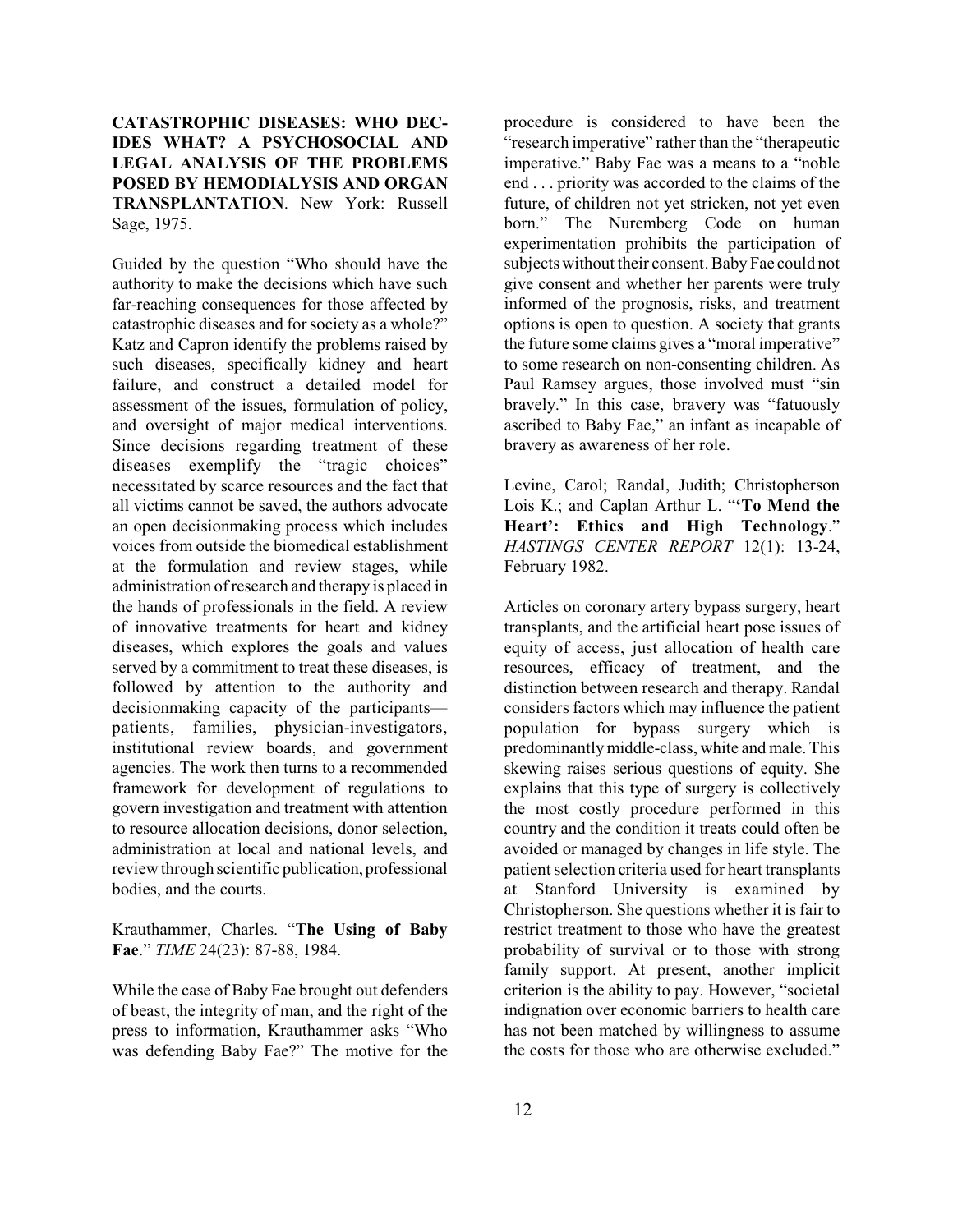Caplan analyzes the quixotic regulatory process which governs the introduction of novel medical devices. In a discussion of Denton Cooley's implantation of an artificial heart in 1981, Caplan explains that Cooley had not applied for review by the FDA or a local institutional review board. This violation received little attention since the government's program for development of a totally implantable artificial heart has been less than successful and is criticized for targeting massive funds for a "half-way" technology which may not be as efficacious as more simplistic approaches to heart disease. As with Baby Fae's radical transplant, Cooley's use of an artificial heart appears to "cross over the borderline from desperate medical therapy to research, but the distinction may seem trivial when the surgery can be depicted as concrete evidence of technological advance in a field lacking empirical examples of success."

Reiss, John B.; Burckhardt, John; and Hellinger, Fred. "**Cost and Regulation of New Medical Technologies: Heart Transplants as a Case Study**." *In:* **CRITICAL ISSUESINMED-ICAL TECHNOLOGY**, ed. by Barbara J. McNeil and Ernest C. Cravalho. Boston: Auburn House, 1982, pp. 399-417.

Government funding of heart transplants, in a manner analogous to the End Stage Renal Disease program, is analyzed in regard to the identification and estimation of potential budget outlays, and the recognition of attendant social, ethical, and legal concerns. Components of costs are carefully rendered with a total per-patient cost for recipients surviving five years placed at \$177,000. While in 1980 the Department of Health and Human Services estimated that 1000 hearts could be made available for transplantation, potential candidates are numbered at 30,000. Thus, total government costs range from \$146.8 million for 1000 patients to \$4401 million for 30,000 patients. Beyond funding, regulatory issues which must be addressed are patient selection criteria, accountability measures, the lack of incentives for efficiency and diffusion of technology in a cost-based payment system, macro-resource allocation policies.

Teresa and Howard, as told the Eleanor Hoover. "**Baby Fae: A Child Loved and Lost**." *PEOPLE* 22(23): 48-58, 63, 3 December 1984; and 22(24): 151-154, 157, 160-161, 10 December 1984.

Baby Fae's parents discuss their insecure personal lives, the baby's birth, their short time with their daughter, and their reactions to the diagnosis and operation. From their story, it appears that initial treatment of their baby was rather callous. Baby Fae was sent home to die without support or assistance offered to the young parents. Teresa and Howard voice their conviction that the transplant was the "best shot at giving her life." Although the Norwood operation was discussed with the parents, Teresa dismissed it quickly since she believed "it was only temporary." She explains that she read unpublished papers on the procedure and watched films of transplant operations in her attempt to make the right decision. The anxiety and attachment of the parents for their child is communicated, and reactions to the course of treatment and Fae's decline are detailed.

Vaux, Kenneth. "**Baby Fae and Human Wholeness**." *CHRISTIAN CENTURY* 101(38): 1144-1145, 5 December 1984.

The most pertinent ethical consideration regarding Baby Fae's transplant is whether the procedure was morally justifiable. According to Vatican theologian Gino Concetti, conditions which would make an interspecies transfer "licit . . . had not been met" in this case. These conditions include the certainty that no human or artificial organ was available and a forseeable "broadly positive outcome." Seventh-Day Adventists believe we should strive to make an impaired body whole and sound. Vaux feels the implant "was not ethically justified." He argues that the Nuremberg Code stipulates that benefit to the subject must clearly override danger, and Christian ethics demands that abstract goals of future benefit do not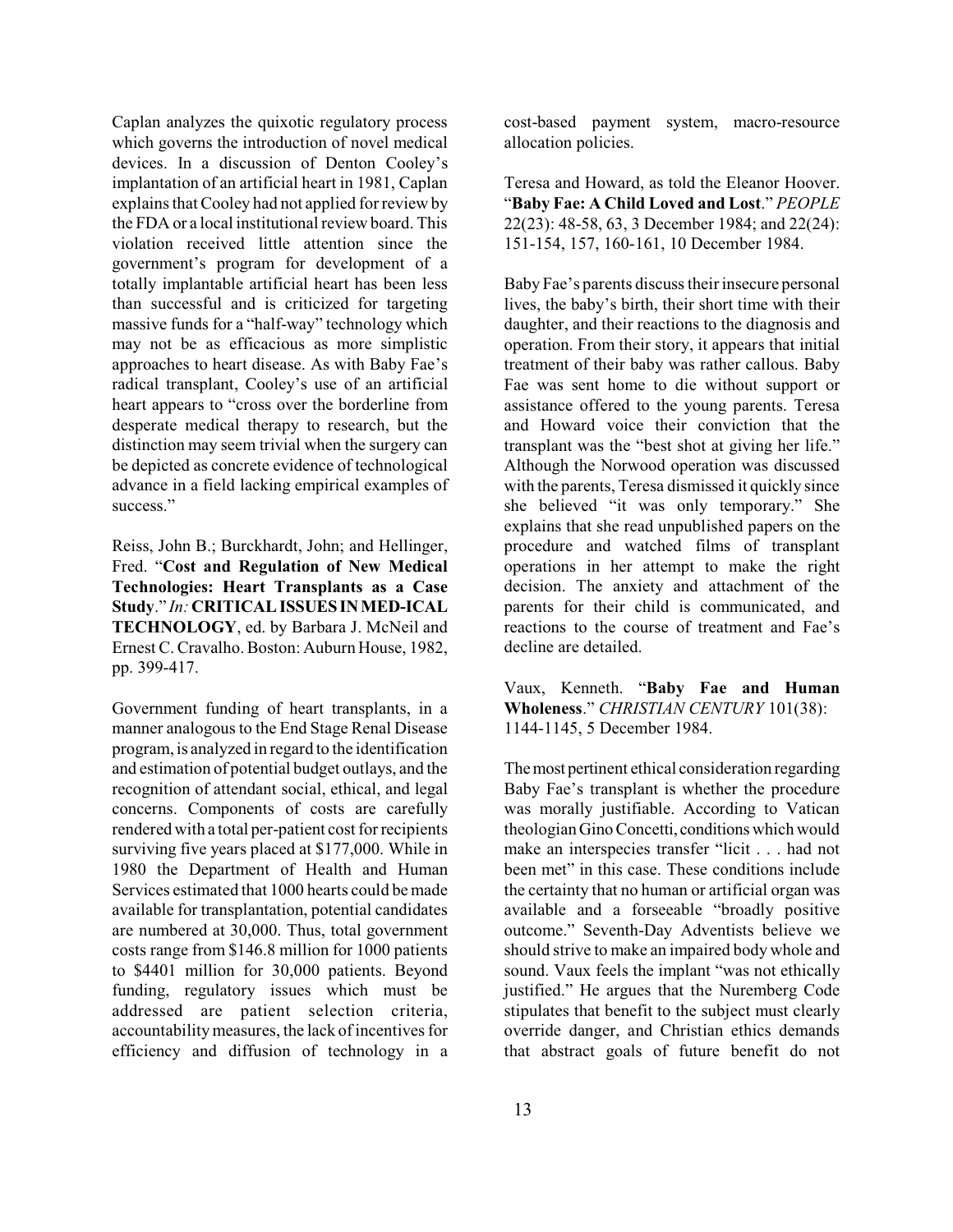legitimize the harm or sacrifice of lives entrusted to our care. Also at issue is the "ultimate nature and destiny of the human person." A view of the human person as objectifiable and "amenable to scientific discernment," as propagated by early modern science, has helped to generate a belief that a person is malleable and imperfection should be assaulted by any means. This technological, utopian attitude which attempts to ameliorate nature's inadequacies "may be abolishing our true being."

# Winslow, Gerald H. **TRIAGE AND JUSTICE: THE ETHICS OF RATIONING LIFE-SAVING MEDICAL RESOURCES**. Berkeley: University of California Press, 1982.

The development of just criteria for triage decisions is explored by weighing utilitarian and egalitarian approaches on the basis of Rawls's theory of justice as fairness. There is now an emerging awareness that our ability to create new technology-dependent costly medical therapies forces us to ration these life-saving resources. Winslow utilizes two scenarios which necessitate triage decisions: planning for a major earthquake and allocation of the artificial heart. Now that technical problems associated with the totally implantable artificial heart are being solved, attention is shifting to social considerations of scarcity and adequate funding. Since potential beneficiaries have been estimated at ten times as large as those requiring hemodialysis, it is questionable that society would be willing to pay the bill for all who need treatment. Winslow is careful to point out that triage decisions are not limited to selection of patients for treatment but also extend to policy considerations regarding allocation ofresources formedical care.Decisions on which diseases or problems will take precedence "deserve scrutiny from the perspective of distributive justice." Winslow does develop a framework for triage decisionmaking which favors a view of equal access to scarce medical resources instituted by a system of random selection among medically eligible candidates.

#### **ANIMALS IN RESEARCH**

**ANIMAL RIGHTS AND HUMAN OBLI-GATIONS**. Edited by Tom Regan and Peter Singer. Englewood Cliffs, N.J.: Prentice-Hall, 1976.

An anthology of writings ranging from Aristotle and Aquinas to Schweitzer and Singer explores three questions: distinctions in animal and human nature, whether humans have obligations to other species, and the assignment of rights to animals. Considerably distinct points of view are evident throughout the collection. For Aristotle, man is the only "rational animal," and Descartes views animals as "machines." Darwin, however, contends that there is not an "enormous gulf" separating man and the lower animals. Many commentators agree that we have obligations to all beings possessing sentience (the ability to experience pain and pleasure), rationality, or autonomy. Bentham, Mill, Plutarch, Singer, and Schweitzer agree that the quality of sentience alone is enough to obligate us not to cause unnecessary pain to animals. While Kant does not attribute free will or ego to animals, Schopenhauer contends that animals do possess self-consciousness. Rickaby feels animals cannot have natural or legal rights since, they are not rational. Feinberg counters this view by pointing out that infants and mental defectives are not rational yet we would not strip them of rights. As to what rights animals have, Feinberg feels they have a right not to be treated cruelly, Salt thinks they may exercise emotional and cognitive capacities, Regan argues for a right to life, and Rachels sees a right to liberty.

**ANIMALS IN RESEARCH: NEW PERSPECTIVES IN ANIMAL EXPERI-MENTATION**. Edited by David Sperlinger. Chichester/New York: John Wiley, 1981.

Legislation to control animal experimentation in England, otherEuropean countries, and the United States is documented in the first section of this volume with attention to implementation of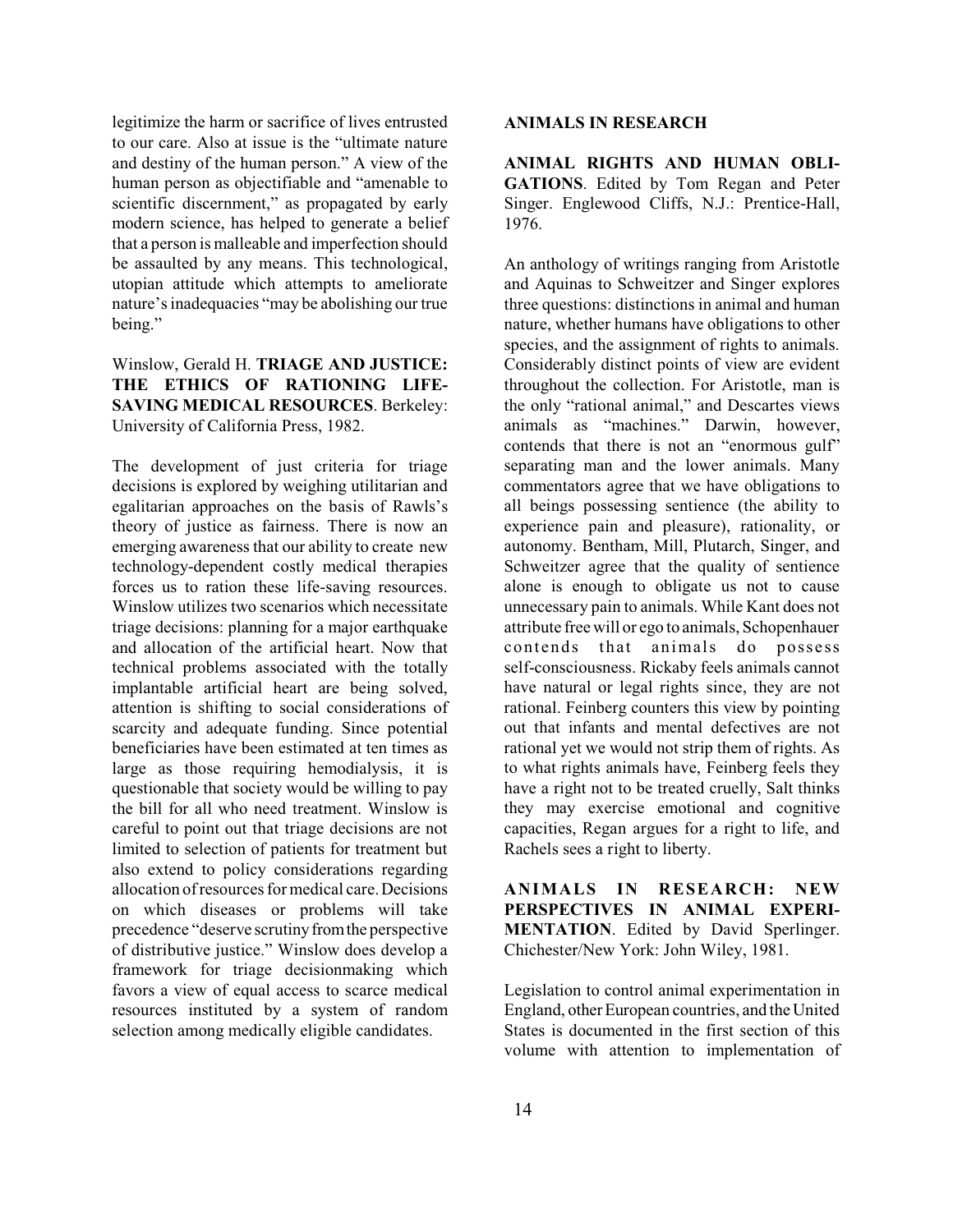regulations in practice and recent proposals for reform. The second part looks at the main fields where animals play a major role in research, with chapters devoted to medicine, biological sciences, cancer research, behavioral sciences, and ethnology. The final section on general concerns includes an interesting theoretical piece by Don Bannister which links the use of animals in psychology with a particular and limited definition of the field. This convergence of methodology and theory is given wider application in the author's contention that the use of. animals in medical research is also tied to a particular approach which emphasizes cure rather than prevention.

Regan, Tom. **THE CASE FOR ANIMAL RIGHTS**. Berkeley: University of California Press, 1983.

Regan attempts to present an approach which strikes a balance between the demands of academic philosophers and the practical concerns of veterinarians and laboratory scientists. In carefully elucidating his case for animals, the author is scrupulously not "against humanity." His rights thesis is also not "anti-science." The requirement to treat animals justly is considered part of, not opposed to, the human rights movement. Animals are held to be sophisticated creatures with mental capacities for desires, expectations, the ability to feel pleasure, pain, and emotions. They have en intrinsic value which is independent of their potential usefulness to higher creatures and therefore possess the moral right to be treated with respect. Regan demonstrates that moral questions concerning the degree of animal awareness and autonomy, views of duty, justice, equality, and rights can be rationally addressed. He presents a well-supported argument that those who would deny basic rights to animals have a "morally impoverished vision" of the duties of humanity.

**THE ROLE OF ANIMALS IN BIOMED-ICAL RESEARCH**. Edited by Jeri A. Sechzer. *ANNALS OF THE NEW YORK ACADEMY OF* *SCIENCES* 406: 1-229, 1983.

The proceedings of a workshop sponsored by the Animal Research Committee of the New York Academy of Sciences addresses the use of animals in various scientific disciplines, evolving research methodologies especially the development of statistical strategies which lessen the number of animals utilized, and the effect of ethical concerns on regulatory policy. Contributors examine the contributions and use of animals in toxicology, pharmacology, behavioral research, neuroscience, psychiatry, nutrition, and pain research. Ethical discussions center on evidence of animal self-awareness and a social climate which values individual rights. Considerable attention throughout the volume is given to the utilitarian ratio of animal sacrifice and pain to the amount of benefit to humans or other animals. Arthur Caplan provides a concise overview of the major areas of contention regarding the legitimacy of animal research and the moral worth of animals.

**SCIENTIFICPERSPECTIVES ONANI-MAL WELFARE**. Edited by W. Jean Dodds and F. Barbara Orlans. New York: Academic Press, 1982.

The contributions in this collection, resulting from the First Conference on Scientific Perspectives on Animal Welfare, sponsored by the Scientists Center for Animal Welfare, represent a concerted effort by scientists to take the initiative toward responsible use of animals in research. The volume's purpose is to show that "the advancement of science and of humane ethics are consonant and complementary." Accountability for the proper use of animals is accorded to four distinct groups: investigators, institutions, funding agencies, and publication editorial boards. Responsibilities of each of these groups in the development of review procedures are detailed and discussed in a separate series of papers with a summary statement for each group. The volume concludes with twelve major recommendations on animal experimentation developed by the conference. These include the elimination of